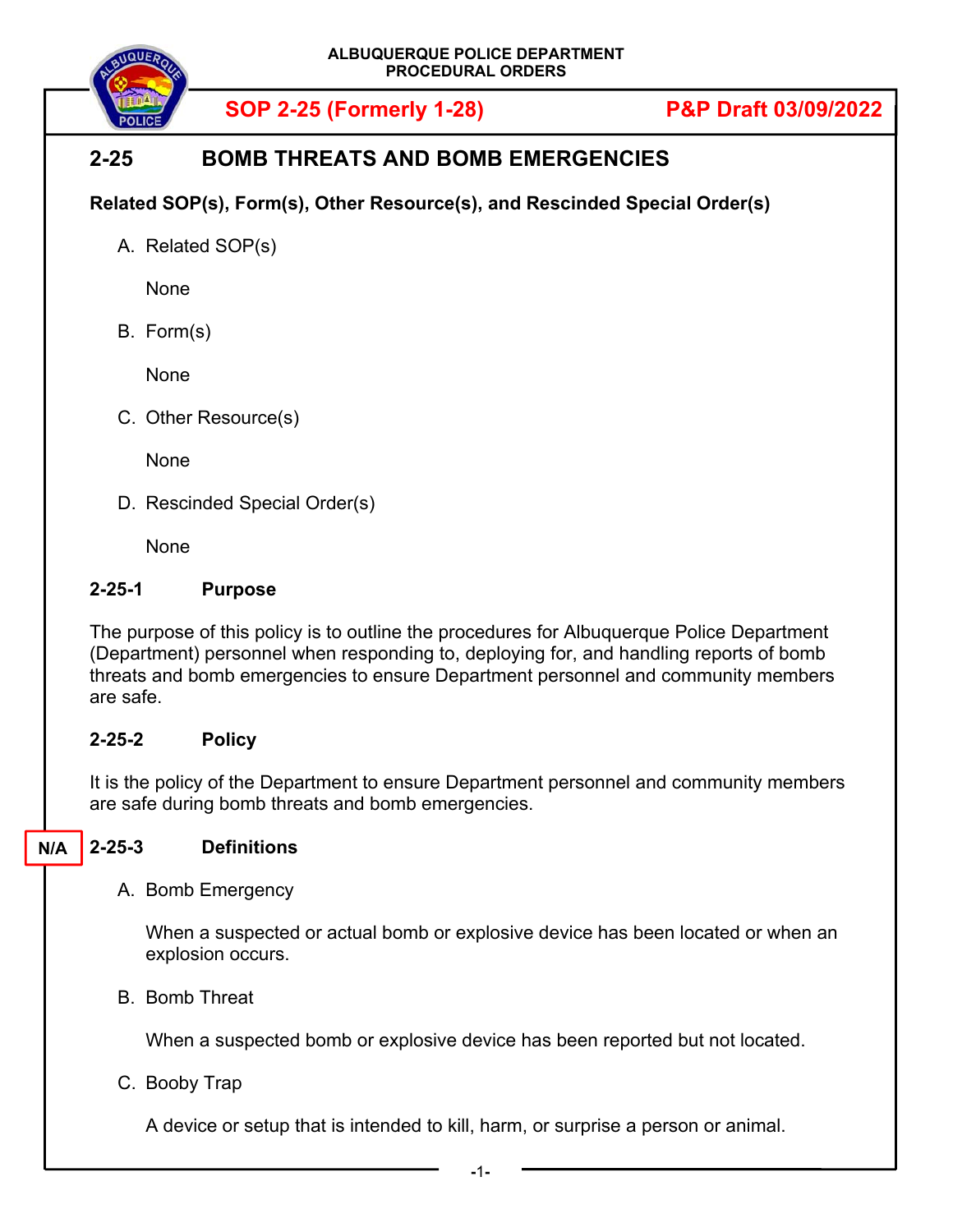| ALBUQUERQUE POLICE DEPARTMENT<br><b>NQUEA</b><br><b>PROCEDURAL ORDERS</b> |  |                                                                                                                                                                                                                                                                                                                                                                                                                                                                                                                                                                                                                                                                                                                                                                                                                                                                                                                                                                                                                                                        |                                 |  |  |
|---------------------------------------------------------------------------|--|--------------------------------------------------------------------------------------------------------------------------------------------------------------------------------------------------------------------------------------------------------------------------------------------------------------------------------------------------------------------------------------------------------------------------------------------------------------------------------------------------------------------------------------------------------------------------------------------------------------------------------------------------------------------------------------------------------------------------------------------------------------------------------------------------------------------------------------------------------------------------------------------------------------------------------------------------------------------------------------------------------------------------------------------------------|---------------------------------|--|--|
|                                                                           |  | <b>SOP 2-25 (Formerly 1-28)</b>                                                                                                                                                                                                                                                                                                                                                                                                                                                                                                                                                                                                                                                                                                                                                                                                                                                                                                                                                                                                                        | <b>P&amp;P Draft 03/09/2022</b> |  |  |
|                                                                           |  | D. Military Ordnance                                                                                                                                                                                                                                                                                                                                                                                                                                                                                                                                                                                                                                                                                                                                                                                                                                                                                                                                                                                                                                   |                                 |  |  |
|                                                                           |  | A military weapon or ammunition, such as a grenade, projectile, or rocket.                                                                                                                                                                                                                                                                                                                                                                                                                                                                                                                                                                                                                                                                                                                                                                                                                                                                                                                                                                             |                                 |  |  |
| $2 - 25 - 4$                                                              |  | <b>Procedures</b>                                                                                                                                                                                                                                                                                                                                                                                                                                                                                                                                                                                                                                                                                                                                                                                                                                                                                                                                                                                                                                      |                                 |  |  |
|                                                                           |  | A. Bomb Threat                                                                                                                                                                                                                                                                                                                                                                                                                                                                                                                                                                                                                                                                                                                                                                                                                                                                                                                                                                                                                                         |                                 |  |  |
|                                                                           |  | 1. When a caller reports a possible bomb threat, an Emergency Communications<br>Center (ECC) Call Taker shall keep the reporting party on the line and, if possible,<br>determine why the reporting party suspects that there is an explosive device.                                                                                                                                                                                                                                                                                                                                                                                                                                                                                                                                                                                                                                                                                                                                                                                                  |                                 |  |  |
|                                                                           |  | 2. An ECC Dispatcher shall:                                                                                                                                                                                                                                                                                                                                                                                                                                                                                                                                                                                                                                                                                                                                                                                                                                                                                                                                                                                                                            |                                 |  |  |
|                                                                           |  | a. Immediately dispatch Field Services Bureau (FSB) sworn personnel; and<br>b. Notify the on-duty FSB supervisor of the situation.<br>When directed by the dispatched officer or FSB supervisor, the ECC<br>i.<br>Dispatcher shall notify Albuquerque Fire Rescue (AFR) and provide<br>deployment instructions to respond to the scene with the appropriate<br>apparatus.                                                                                                                                                                                                                                                                                                                                                                                                                                                                                                                                                                                                                                                                              |                                 |  |  |
|                                                                           |  | 3. Responding sworn personnel shall:                                                                                                                                                                                                                                                                                                                                                                                                                                                                                                                                                                                                                                                                                                                                                                                                                                                                                                                                                                                                                   |                                 |  |  |
| N/A                                                                       |  | a. Leave their radios and mobile dispatch terminals (MDT) powered on during the<br>search for an explosive device to ensure communication is maintained between<br>sworn personnel and ECC personnel;<br>If responding sworn personnel locate a device during a search, they shall<br>L.<br>move a safe distance from the device and take a position of cover prior to<br>transmitting over the radio.<br>b. Make contact with the person in charge of the premises and the person who<br>reported the threat;<br>c. Make inquiries quietly and avoid reference to a "bomb threat" until actually<br>contacting the parties who can provide direct evidence of the bomb or explosive<br>device;<br>d. Ask specific questions, including, but not be limited to:<br>Have previous threats been received and what were the outcomes of those<br>threats?<br>ii. Are there possible motives?<br>iii. Are there vulnerabilities on the property or in the building?<br>e. Ask any other questions that may assist them in determining the probability of a |                                 |  |  |
|                                                                           |  | bomb or explosive device being on-site;<br>f. When the probability of an explosive device has been established, make                                                                                                                                                                                                                                                                                                                                                                                                                                                                                                                                                                                                                                                                                                                                                                                                                                                                                                                                   |                                 |  |  |
|                                                                           |  | telephone contact with the ECC;<br>i. The ECC dispatcher shall make a subsequent notification to the FSB<br>supervisor.                                                                                                                                                                                                                                                                                                                                                                                                                                                                                                                                                                                                                                                                                                                                                                                                                                                                                                                                |                                 |  |  |
|                                                                           |  | g. Advise the ECC Dispatcher regarding deployment of AFR equipment; and                                                                                                                                                                                                                                                                                                                                                                                                                                                                                                                                                                                                                                                                                                                                                                                                                                                                                                                                                                                |                                 |  |  |
|                                                                           |  | -2-                                                                                                                                                                                                                                                                                                                                                                                                                                                                                                                                                                                                                                                                                                                                                                                                                                                                                                                                                                                                                                                    |                                 |  |  |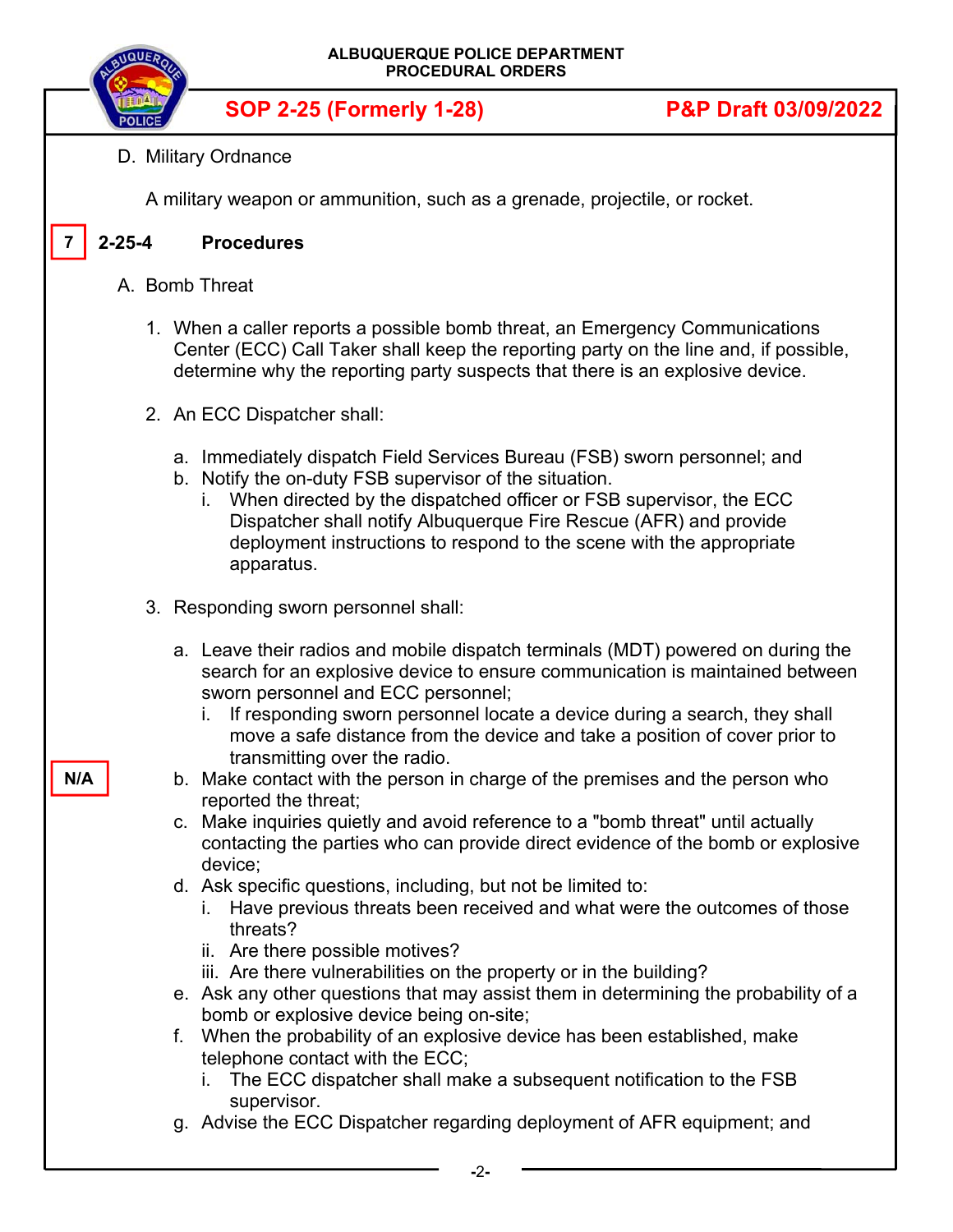|   |  | ALBUQUERQUE POLICE DEPARTMENT<br><b>PROCEDURAL ORDERS</b>                                                                                                                                                                                                                                                                                                                                                                                                                                                                                                                                                                                                                                                                                                                                                                                                                                                                                                                                                                                                                                                                                |                                 |  |
|---|--|------------------------------------------------------------------------------------------------------------------------------------------------------------------------------------------------------------------------------------------------------------------------------------------------------------------------------------------------------------------------------------------------------------------------------------------------------------------------------------------------------------------------------------------------------------------------------------------------------------------------------------------------------------------------------------------------------------------------------------------------------------------------------------------------------------------------------------------------------------------------------------------------------------------------------------------------------------------------------------------------------------------------------------------------------------------------------------------------------------------------------------------|---------------------------------|--|
|   |  | <b>SOP 2-25 (Formerly 1-28)</b>                                                                                                                                                                                                                                                                                                                                                                                                                                                                                                                                                                                                                                                                                                                                                                                                                                                                                                                                                                                                                                                                                                          | <b>P&amp;P Draft 03/09/2022</b> |  |
|   |  | h. The primary responding officer is responsible for completing the Uniform<br>Incident Report.                                                                                                                                                                                                                                                                                                                                                                                                                                                                                                                                                                                                                                                                                                                                                                                                                                                                                                                                                                                                                                          |                                 |  |
|   |  | 4. The officer in charge (OIC) shall make the final decision to search a public building<br>or area.                                                                                                                                                                                                                                                                                                                                                                                                                                                                                                                                                                                                                                                                                                                                                                                                                                                                                                                                                                                                                                     |                                 |  |
|   |  | a. The OIC shall obtain permission from the responsible party to search a private<br>residence or business.                                                                                                                                                                                                                                                                                                                                                                                                                                                                                                                                                                                                                                                                                                                                                                                                                                                                                                                                                                                                                              |                                 |  |
| 6 |  | <b>B.</b> Bomb Emergencies                                                                                                                                                                                                                                                                                                                                                                                                                                                                                                                                                                                                                                                                                                                                                                                                                                                                                                                                                                                                                                                                                                               |                                 |  |
|   |  | 1. When a community member calls the ECC regarding a suspected bomb, explosive<br>device, or military ordnance that has been found, the ECC Call Taker shall:                                                                                                                                                                                                                                                                                                                                                                                                                                                                                                                                                                                                                                                                                                                                                                                                                                                                                                                                                                            |                                 |  |
|   |  | a. Attempt to obtain;<br>The description or type of device;<br>i.<br>ii. The location of the device; and<br>iii. The quantity and characteristics of the device.<br>b. Notify an ECC supervisor regarding the call and any information obtained; and<br>c. Advise the reporting party to follow the business or property's established<br>evacuation procedures and advise them to take all available precautions.                                                                                                                                                                                                                                                                                                                                                                                                                                                                                                                                                                                                                                                                                                                       |                                 |  |
|   |  | 2. The ECC Dispatcher shall:                                                                                                                                                                                                                                                                                                                                                                                                                                                                                                                                                                                                                                                                                                                                                                                                                                                                                                                                                                                                                                                                                                             |                                 |  |
|   |  | a. When necessary, dispatch sworn personnel to assist with the evacuation and to<br>establish a perimeter; and<br>b. Notify AFR to respond to the scene with the appropriate emergency equipment.                                                                                                                                                                                                                                                                                                                                                                                                                                                                                                                                                                                                                                                                                                                                                                                                                                                                                                                                        |                                 |  |
|   |  | 3. Responding sworn personnel shall:                                                                                                                                                                                                                                                                                                                                                                                                                                                                                                                                                                                                                                                                                                                                                                                                                                                                                                                                                                                                                                                                                                     |                                 |  |
|   |  | a. Leave their radios and MDTs powered on during a search for a bomb, explosive<br>device, or military ordnance;<br>i. If a bomb, explosive device, or military ordnance is located during a search,<br>responding sworn personnel shall move away to be at a safe distance from<br>the bomb, explosive device, or military ordnance, and take a position of<br>cover prior to transmitting over the radio.<br>b. Ensure all occupants are evacuated and moved at least three-hundred (300)<br>feet or more from the immediate area;<br>c. Attempt to view the area around the bomb, explosive device, or military<br>ordnance from a location that provides maximum protection;<br>d. Be responsible for perimeter security in the immediate area surrounding a<br>known or suspected bomb, explosive device, or military ordnance;<br>e. When a suspected bomb, explosive device, or military ordnance is located,<br>obtain preliminary information from witnesses, the calling party, or persons who<br>are presently at the scene; and<br>f. Relay the preliminary information to the Bomb Squad supervisor as soon as<br>possible. |                                 |  |
|   |  | -3-                                                                                                                                                                                                                                                                                                                                                                                                                                                                                                                                                                                                                                                                                                                                                                                                                                                                                                                                                                                                                                                                                                                                      |                                 |  |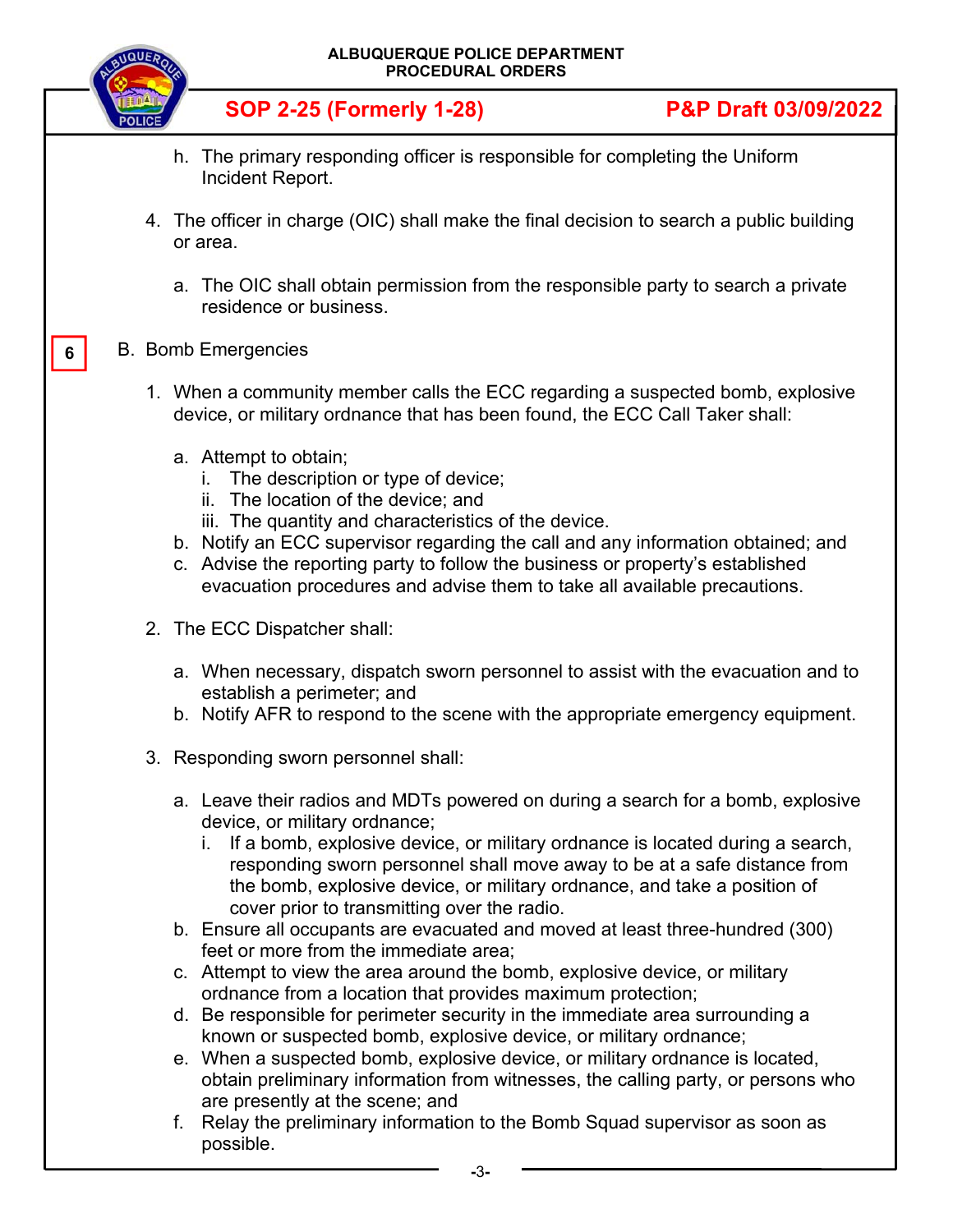

**5** 

**SOP 2-25 (Formerly 1-28) P&P Draft 03/09/2022** 

- 4. Responding sworn personnel shall not:
	- a. Push, touch, pick up, or handle a suspected or known explosive device; or
	- b. Permit AFR personnel into the secured area unless the bomb, explosive device, or military ordnance detonates and causes fire or injury to Department personnel.
		- i. If the detonation causes a fire or injury, responding sworn personnel shall allow AFR personnel to enter the area.
		- ii. The on-scene officer or supervisor shall advice the ECC Dispatcher of the desired route AFR personnel should use.
		- iii. The on-scene officer or supervisor shall advise AFR personnel about the possibility of a second bomb, explosive device, or military ordnance, and shall advise AFR personnel to use caution when entering the area.
- 5. AFR has primary responsibility in the event of a fire or when emergency medical treatment is required.
- 6. FSB supervisors shall contact the Bomb Squad supervisor and request for them to respond to the scene.
- 7. Bomb Squad personnel shall maintain primary responsibility for bomb, explosive device, and military ordnance disposal and investigation.
	- a. When Bomb Squad personnel respond to the scene of a known or suspected bomb, explosive device, or military ordnance and have been briefed by the OIC or their designee, they shall be responsible for containment, control, and/or removal from the area of the bomb, explosive device, or military ordnance.
- C. Exploded Bombs
	- 1. The ECC Dispatcher shall:
		- a. Dispatch FSB sworn personnel to the location;
		- b. Attempt to keep the reporting party on the phone while sworn personnel are responding;
		- c. Constantly update responding personnel with any incoming information;
		- d. Notify the FSB supervisor of the call and situation;
		- e. Attempt to obtain as much information as possible from the reporting party concerning the location of the explosion, injuries, and/or fire;
		- f. Notify AFR personnel of the need for their response; and
		- g. Notify the Bomb Squad supervisor.
	- 2. Dispatched sworn personnel shall establish a secured perimeter in the immediate area surrounding the explosion.

 **-**4**-**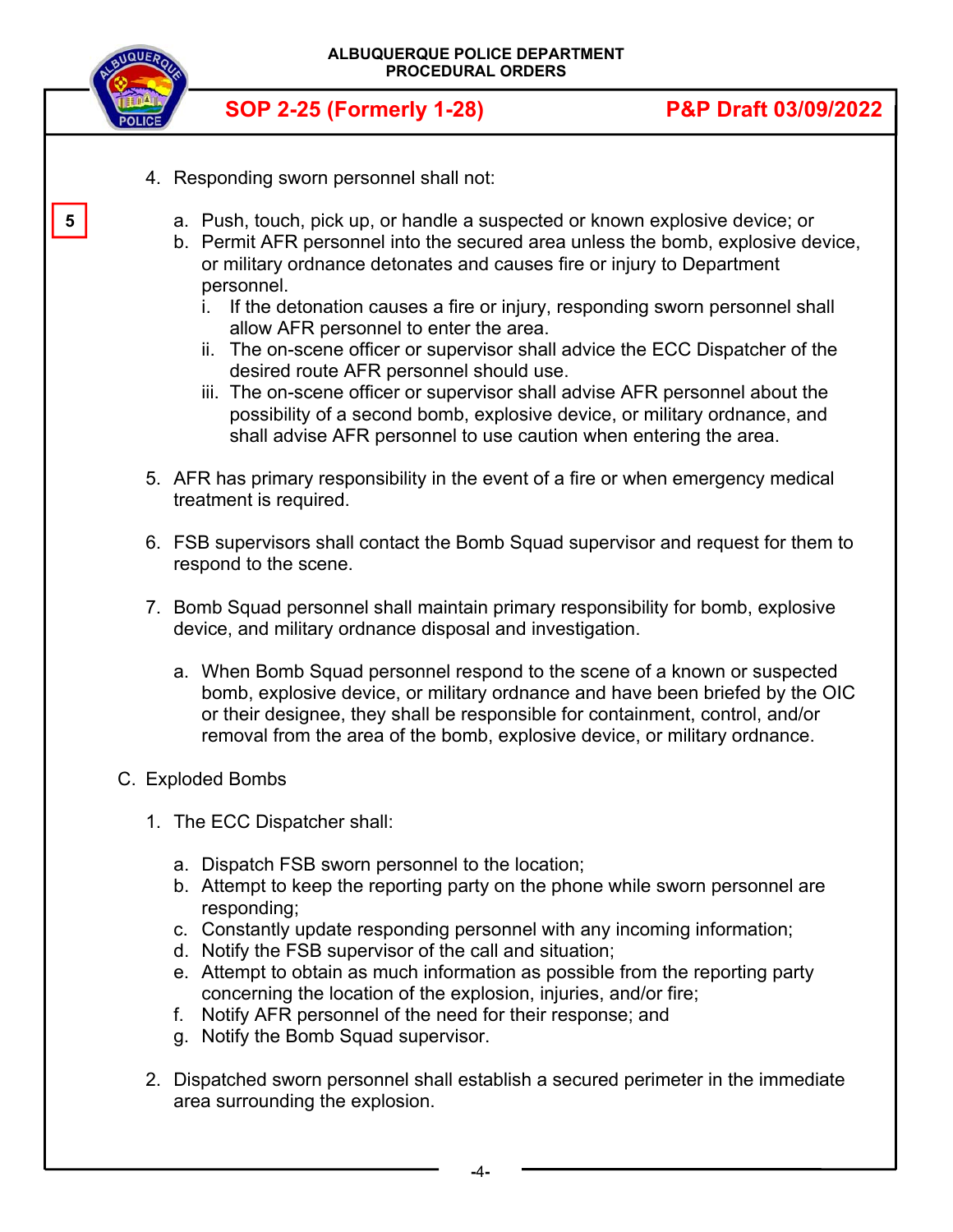

- D. Delivery of Bombs to Department Facility **6** 
	- 1. When a community member delivers a bomb, explosive device, or military ordnance to a Department facility, Department personnel shall:
		- a. Attempt to detain the person who delivered the item;
		- b. Notify an FSB supervisor of the situation and location of the bomb, explosive device, or military ordnance;
		- c. Refrain from touching or moving the bomb, explosive device, or military ordnance; and
		- d. Wait to be instructed by the responding FSB supervisor concerning what actions need to be taken.
	- E. Bomb Squad Call-Out Criteria
		- 1. Bomb Squad personnel shall respond when:
			- a. A suspected or actual bomb, explosive device, or military ordnance has been located or when assistance is needed in conducting a search when there is a high probability that a bomb, explosive device, or military ordnance exists;
			- b. A bomb, explosive device, or military ordnance has detonated;
			- c. A bomb, explosive device, or military ordnance is found or has been reported to the Department, such as an amnesty call;
			- d. Requested to respond outside the jurisdiction as approved by the Bomb Squad Commander; and
			- e. Actual or suspected booby traps, including improvised firearms, have been located or are believed to exist.

#### **2-25-5 Sworn Personnel Bomb Threat Search Procedures 6**

- A. Responding sworn personnel shall:
	- 1. Develop a plan before a search for a bomb, explosive device, or military ordnance is initiated. The areas to be searched and the extent of the search will depend on:
		- a. The type of establishment;
		- b. The known motivation of the bomber; and
		- c. The accessibility of the building.
	- 2. When possible, obtain a floor plan and assign search areas;
		- a. Responding sworn personnel shall draft a floor plan, if one is unavailable.
	- 3. When possible, request for assistance by sworn personnel who are familiar with the areas to be searched; and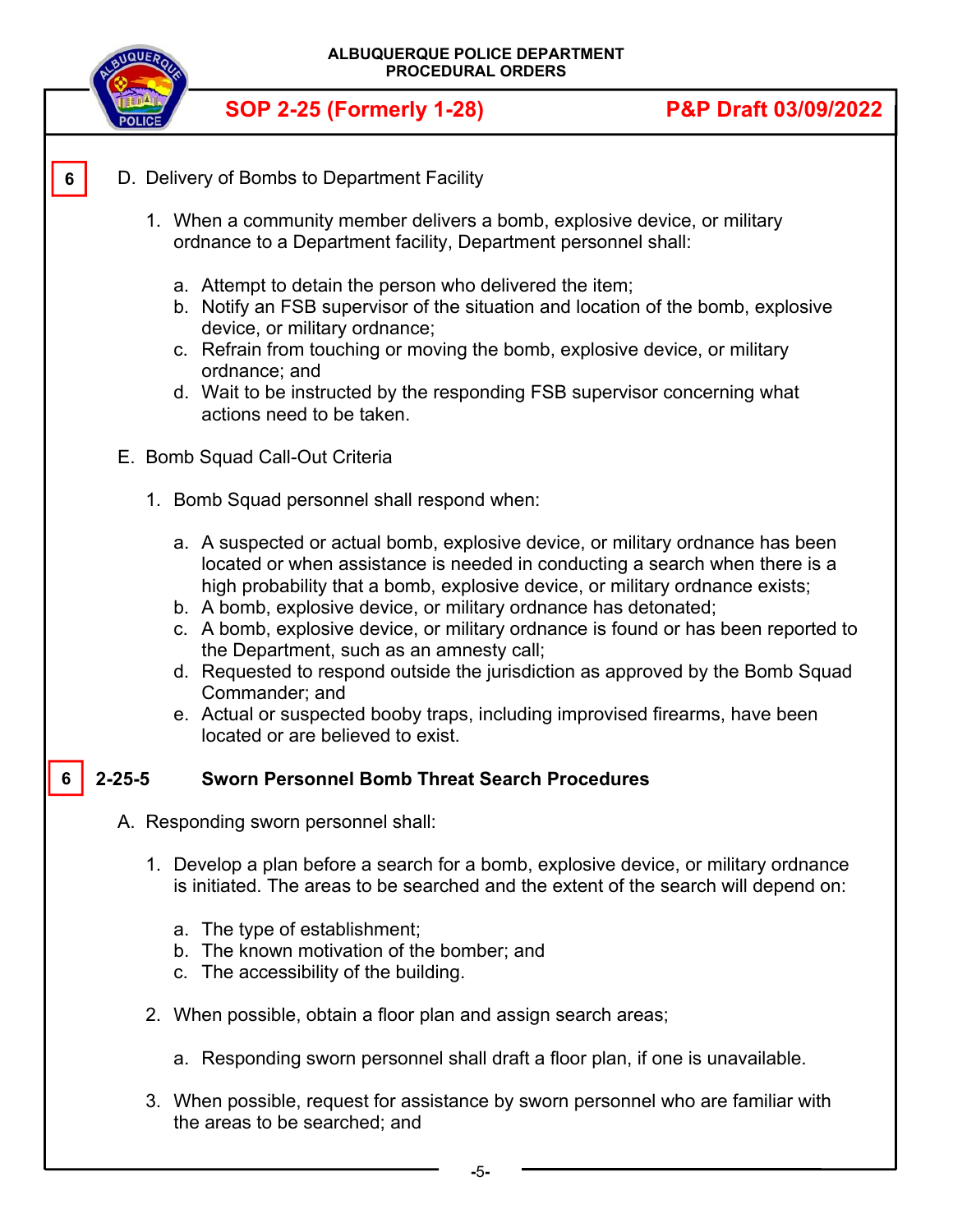

- 4. Advise sworn personnel involved in the search to refrain from picking up, touching, or moving any unfamiliar objects.
- B. When responding sworn personnel are searching the area, they shall:
	- 1. When they find a suspicious item that may be or may not contain a bomb, explosive device, or military ordnance confirm that it does not belong in the area;
	- 2. When they do not find a bomb, explosive device, or military ordnance state only that a device was not found;
		- a. Sworn personnel shall not make statements about the presence of bomb, explosive device, or military ordnance nor state "the area is all clear".
	- 3. Discontinue the search when:
		- a. Requested to do so by the owner or their designee;
		- b. Directed by a supervisor;
		- c. Directed by Bomb Squad personnel; and
		- d. They determine that the probability of finding a bomb, explosive device, or military ordnance by further search is minimal.
- C. Responding sworn personnel shall not discourage the person in charge of the premises from continuing with a search after they depart from the scene.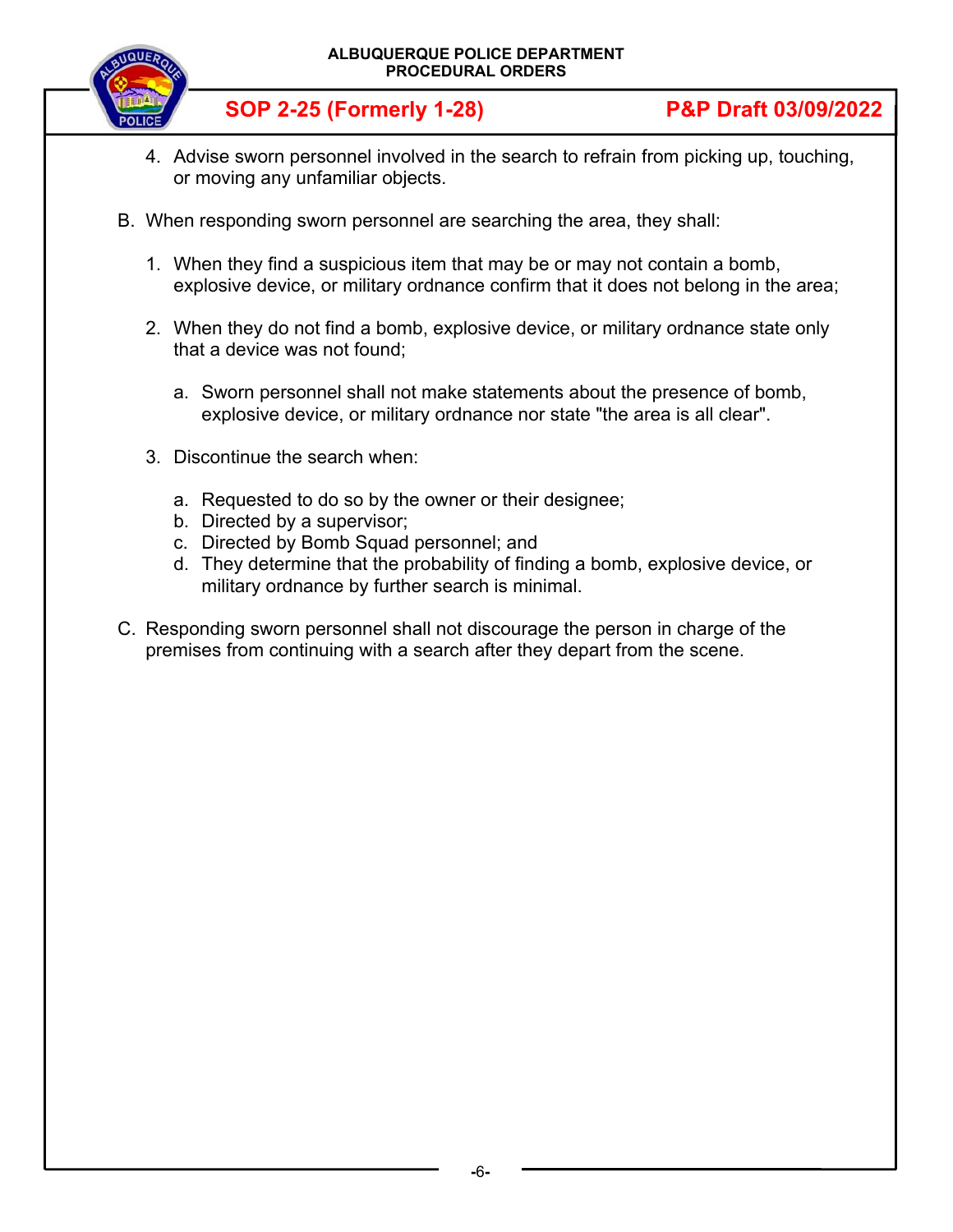

# **2-25 BOMB THREATS AND BOMB EMERGENCIES**

**Related SOP(s), Form(s), Other Resource(s), and Rescinded Special Order(s)** 

A. Related SOP(s)

**None** 

B. Form(s)

None

C. Other Resource(s)

None

D. Rescinded Special Order(s)

None

## **2-25-1 Purpose**

The purpose of this policy is to provide guidelines outline the procedures for Albuquerque Police Department (Department) personnel when responding to, deploying for, and handling to a reports of a Bbomb Threat threats or aand Bomb bomb Emergency emergencies to ensure to ensure safety for officers swornDepartment personnel and civilians community members are safe.

# **2-25-2 Policy**

It is the policy of the Department policy is to provide for the safety of to ensure -Department personnel and civilians community members are safe in duringthe response, deployment, and handling of bomb threats and bomb lemergencies<del>y situations</del>.

### **2-25-3 Definitions: N/A**

A. Bomb Emergency

When a suspected or actual bomb or  $f$ explosive device has been located or when an explosion occurs.

# B. Bomb Threat

When a suspected bomb or  $/$ explosive device has been reported, but not located.

C. Booby Trap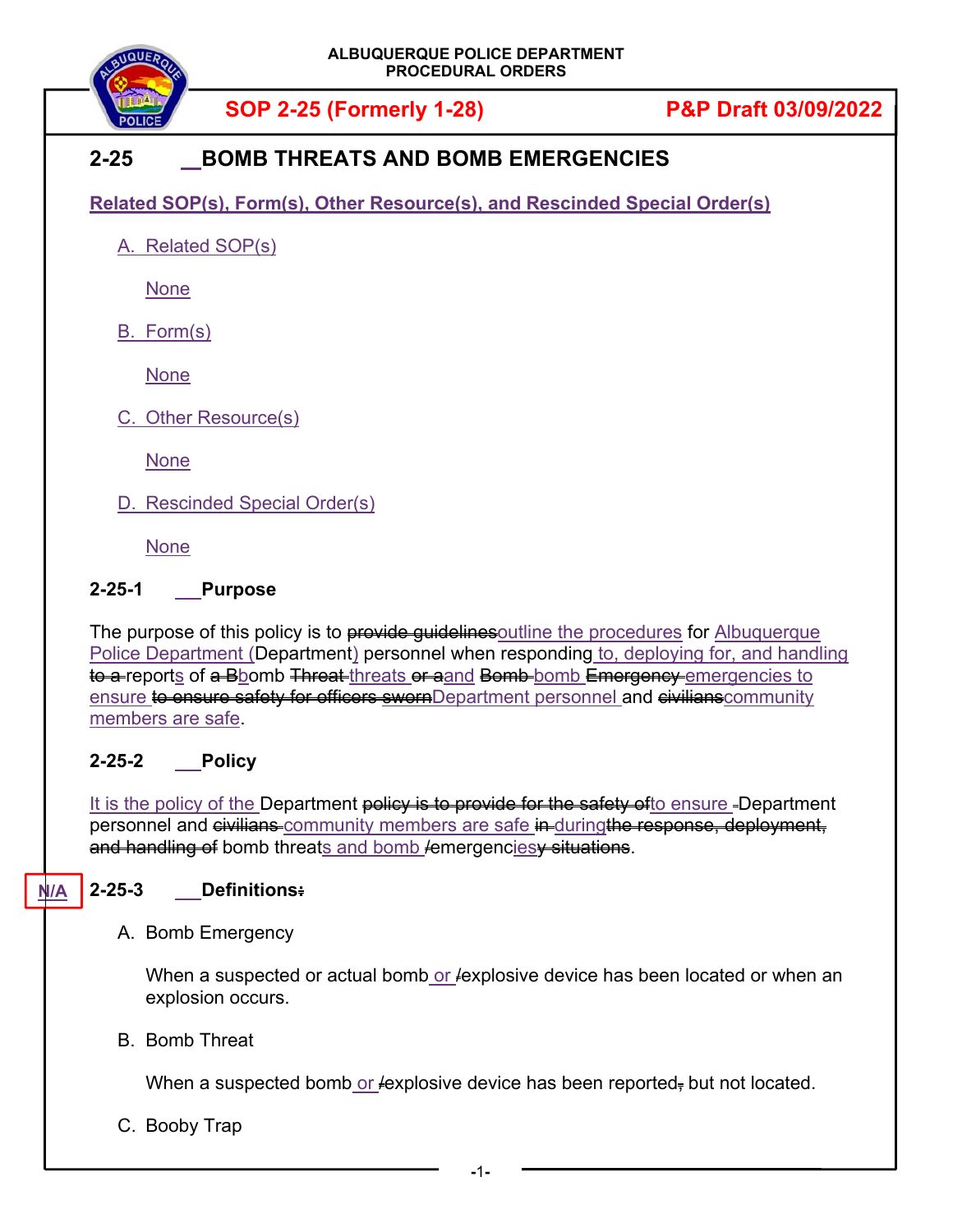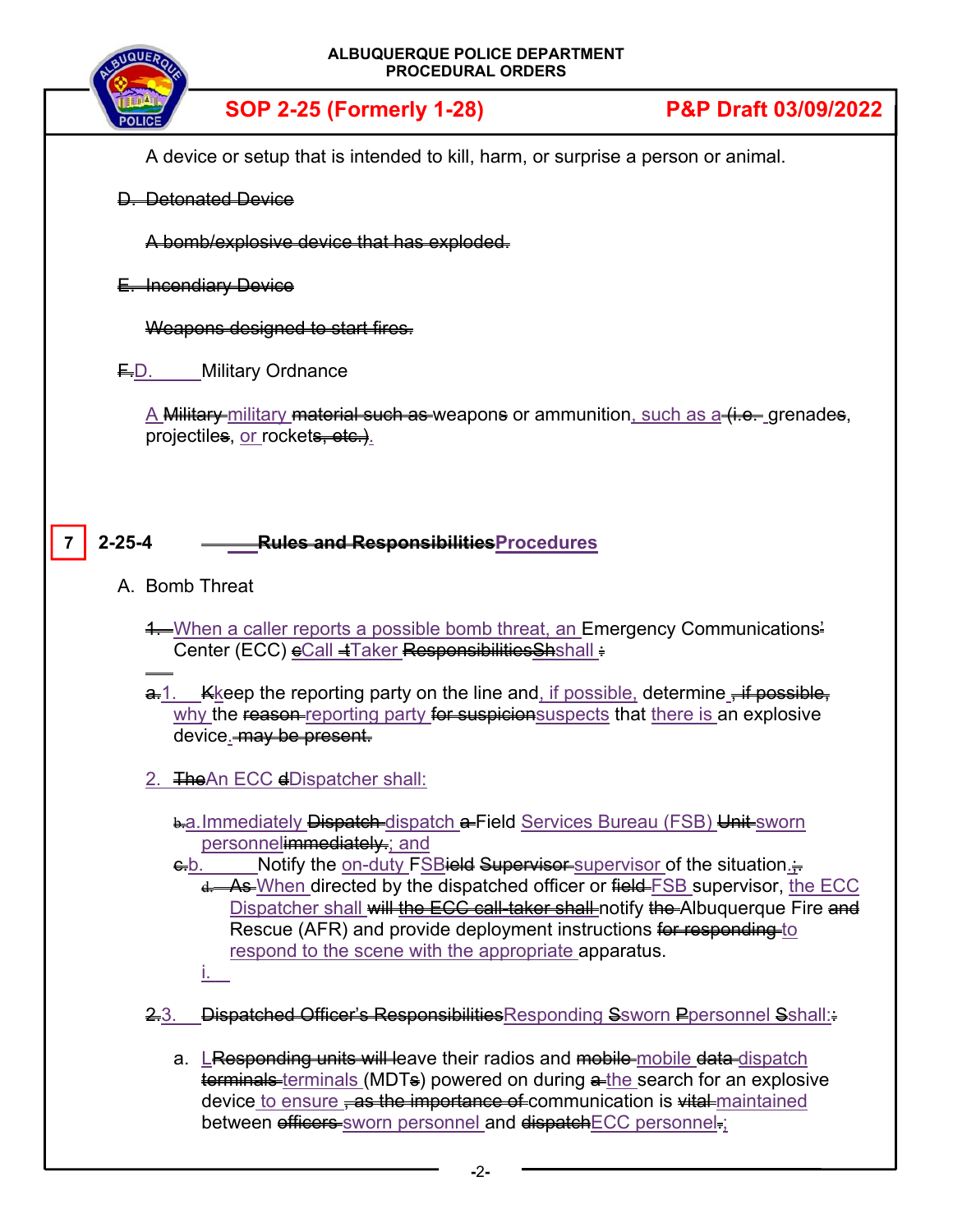| ALBUQUERQUE POLICE DEPARTMENT<br><b>IQUER</b><br><b>PROCEDURAL ORDERS</b> |                                                                                                                                                                                                                                                                                                                                                                                                                                                                                                                                                                                                                                      |                                 |  |  |
|---------------------------------------------------------------------------|--------------------------------------------------------------------------------------------------------------------------------------------------------------------------------------------------------------------------------------------------------------------------------------------------------------------------------------------------------------------------------------------------------------------------------------------------------------------------------------------------------------------------------------------------------------------------------------------------------------------------------------|---------------------------------|--|--|
|                                                                           | <b>SOP 2-25 (Formerly 1-28)</b>                                                                                                                                                                                                                                                                                                                                                                                                                                                                                                                                                                                                      | <b>P&amp;P Draft 03/09/2022</b> |  |  |
| N/A                                                                       | If the office responding sworn personnel locates alf a device is located<br>i.<br>during a search, they they efficer willshall move a safe distance from the<br>device and take a position of cover prior to transmitting over the radio.<br>b. Make contact with the person in charge of the premises and the person who<br>reported the threat.<br>Make inquiries quietly and avoid reference to a "bomb threat" until<br>b.c.<br>actually dealing withcontacting the parties who can provide direct evidence of<br>the easebomb or lexplosive device-;<br>The responding officer should a Ask, but not be limited to, the<br>e-d. |                                 |  |  |
|                                                                           | followingspecific questions, including, but not be limited to:<br>Have previous threats been received and what was were the outcomes of<br>those threats. $?$<br><b>E</b> Are there Ppossible motives. <sup>2</sup> ;<br>ii.<br>iii. Are there Vulnerabilities-vulnerabilities on ef equipment-the property or in                                                                                                                                                                                                                                                                                                                    |                                 |  |  |
|                                                                           | the building <del>: and/or Unit. ?; and</del><br>Ask any other questions <del>which that might may</del> assist them efficer in<br>iv.e.<br>determining the probability of a bomb or a explosive device being on-site;-<br>f. When the probability of an explosive device has been established, make<br>telephone contact will be established with the ECC; and<br>The ECC dispatcher shall make a and subsequent notification to ef the Field                                                                                                                                                                                       |                                 |  |  |
|                                                                           | <b>FSB</b> Supervisorsupervisor will be made.<br>g. Advise the <b>ECC</b> dispatcher Dispatcher regarding deployment of fire/rescueAFR<br>equipment; and<br>h. The primary responding officer is responsible for completing the Uniform<br>Incident Report.                                                                                                                                                                                                                                                                                                                                                                          |                                 |  |  |
|                                                                           | 4. The officer in charge (OIC) shall make the final decision to search a public building<br>or area-rests with the officer in charge.                                                                                                                                                                                                                                                                                                                                                                                                                                                                                                |                                 |  |  |
|                                                                           | e—The OIC shall obtain Pepermission from the responsible party to search is<br>required to search a private residence or business.<br>$a_{-}$                                                                                                                                                                                                                                                                                                                                                                                                                                                                                        |                                 |  |  |
| $\overline{f}$                                                            | f-The primary dispatched responding officer is responsible for preparing the<br>effense/incident reportcompleting the Uniform Incident Report.                                                                                                                                                                                                                                                                                                                                                                                                                                                                                       |                                 |  |  |
| 7                                                                         | B. Bomb-Emergencies                                                                                                                                                                                                                                                                                                                                                                                                                                                                                                                                                                                                                  |                                 |  |  |
|                                                                           | <u>1. When a community member calls the ECC regarding a suspected bomb, lexplosive</u><br>device, or military ordnance that has been found, the ECC eCall +Taker shall:                                                                                                                                                                                                                                                                                                                                                                                                                                                              |                                 |  |  |
|                                                                           | 1—Attempt to obtain the following information; When a call is received regarding a<br>suspected bomb/explosive device or military ordnance which has been found,<br>the person receiving the call will attempt to obtain information regarding:                                                                                                                                                                                                                                                                                                                                                                                      |                                 |  |  |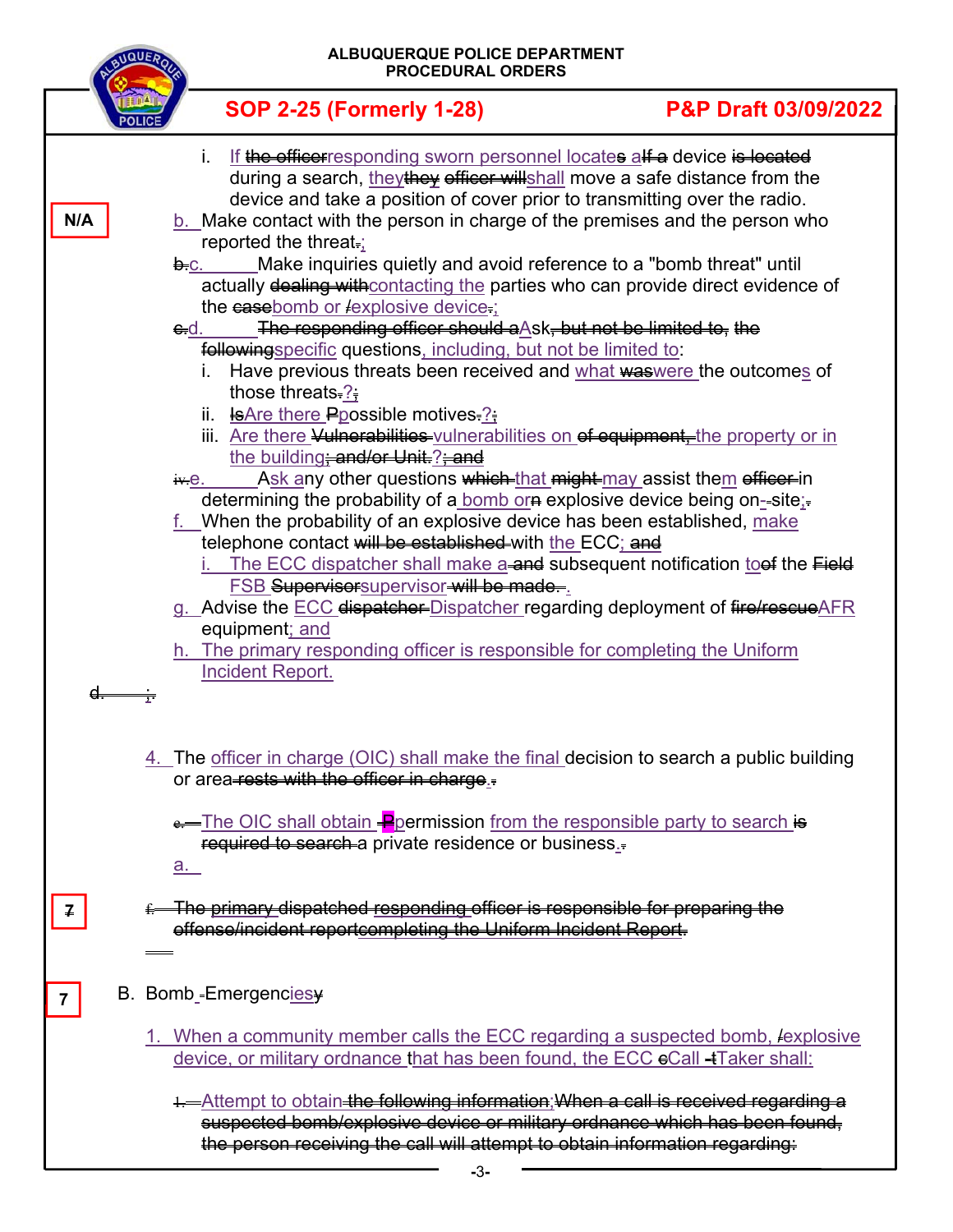

- a. **b**. The **D**description or type of device.
	- i. e. The Llocation of the device.; and
	- ii. d. The Qquantity and characteristics of the device.
	- iii.

a.

- b. The person receiving the call will then nNotify the an ECC supervisor regarding the call and any information obtained; and.  $2$
- 3. ECC:
- e.c. Advise the reporting person party to follow the entity's the business's orf property's established evacuation procedures and advise them to take all available precautions..

2. The ECC Dispatcher shall:

- b.a. When necessary, Delispatch units sworn personnel as necessary for to assist with the evacuation and to establishing a perimeter; and-
- eb. Notify AFR for the dispatch ofto respond to the scene with the appropriate emergency equipment.
- 4.3. Officers/Responding sworn personnel Supervisors shall:
	- a. Responding units will leave their radios and MDTs powered on during a search for a bomb, a explosive device, or military ordnance; as the importance of communication is vital between officers and dispatch.
		- i. If a bomb, explosive device, or military ordnance is located during a search, the officer will responding sworn personnel shall move away to be at a safe distance from the bomb, explosive device, or military ordnance, and take a position of cover prior to transmitting over the radio.
	- b. Ensure all occupants are evacuated and moved at least three-hundred (300) feet or more from the immediate area;
		- evacuation of all occupants from the immediate areaAt least three-hundred ((300) feet or more) away.
	- $\frac{1}{2}$ .  $\frac{1}{2}$  and a Attempt to view the area of the around the bomb, explosive device, or military ordnance from a location that provides maximum protection.
	- $\pm d$ . Field Officers will bBe responsible for perimeter security in the immediate area surrounding a known or suspected bomb, explosive device, or military ordnance;.
	- ii.i. The Field Supervisor shall take appropriate action for call-out of the Bomb Squad.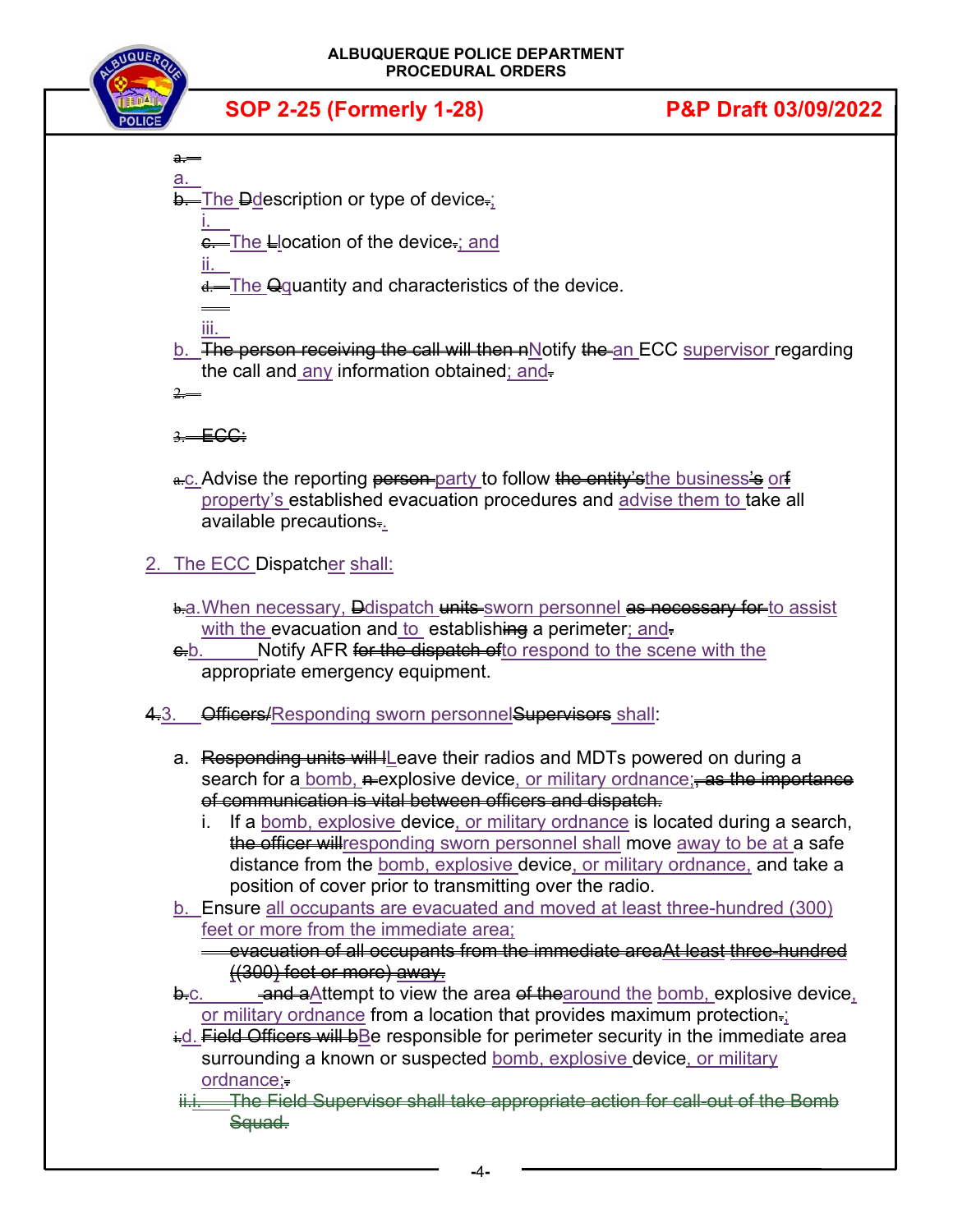|                 | <b>BUQUER</b> | ALBUQUERQUE POLICE DEPARTMENT<br><b>PROCEDURAL ORDERS</b>                                                                                                                                                                                                                                                                                                                                                                                                                                                                                                                                                                                                                                                                                                                                                                                                                                                                                                                                                                                                                                                                                                                                                                                                               |                      |  |  |
|-----------------|---------------|-------------------------------------------------------------------------------------------------------------------------------------------------------------------------------------------------------------------------------------------------------------------------------------------------------------------------------------------------------------------------------------------------------------------------------------------------------------------------------------------------------------------------------------------------------------------------------------------------------------------------------------------------------------------------------------------------------------------------------------------------------------------------------------------------------------------------------------------------------------------------------------------------------------------------------------------------------------------------------------------------------------------------------------------------------------------------------------------------------------------------------------------------------------------------------------------------------------------------------------------------------------------------|----------------------|--|--|
|                 |               | <b>SOP 2-25 (Formerly 1-28)</b>                                                                                                                                                                                                                                                                                                                                                                                                                                                                                                                                                                                                                                                                                                                                                                                                                                                                                                                                                                                                                                                                                                                                                                                                                                         | P&P Draft 03/09/2022 |  |  |
| $5\phantom{.0}$ |               | e. Under no circumstances will an officer other than Bomb Squad personnel push,<br>touch, pick up, or handle a suspected or known explosive device.<br>e. When a suspected bomb, explosive device, or military ordnance is located, the<br>dispatched officer will be responsible for obtaining complete preliminary<br>information from <del>to include (</del> witnesses, the calling party, <u>or and</u> persons who<br>are presently on at the scene, any other available information; and<br>—R<br>f. , etc.), The dispatched officer shall and relaying this the preliminary information<br>to the Bomb Squad supervisor as soon as possible.<br>d.<br>4. Responding sworn personnel shall not:                                                                                                                                                                                                                                                                                                                                                                                                                                                                                                                                                                  |                      |  |  |
| 5               |               | a. Under no circumstances shall an officer other than Bomb Squad personnel<br><b>P</b> ePush, touch, pick up, or handle a suspected or known explosive device; or<br>e. In all cases where the Bomb Squad responds to the scene of a known or<br>suspected explosive device and has been briefed, the responsibility for<br>containment, control, and/or removal of the device from the area is fully with the<br>Bomb Squad.<br>f-b. Not pPermit AFR personnel will not be permitted withininto the secured<br>eordoned off-area unless the bomb, explosive device, or military ordnance<br>detonates and causes fire or injury to Department personnel-<br>i. If the detonation causes a fire or injury, responding sworn personnel shall<br>allow AFR personnel shall be allowed to enter the area.<br>ii. The on-scene officer or supervisor at theon-scene-shawill adviseadvice the<br>ECC dispatcher-Dispatcher of the desired route AFR personnel and<br>equipment-should use.<br>The on-scene officer or supervisor shall advise AFR personnel will be<br>g.iii.<br>advisedabout the possibility exists of a secondary bomb, explosive device,<br>or military ordnance, and shall advise AFR personnel to use caution should<br>be used-when entering the area. |                      |  |  |
| N/A             |               | 5. AFR will has a ve primary responsibility in the event of a fire, or when emergency<br>medical treatment is required.<br>6. FSB supervisors shall contact the Bomb Squad supervisor and request for them to                                                                                                                                                                                                                                                                                                                                                                                                                                                                                                                                                                                                                                                                                                                                                                                                                                                                                                                                                                                                                                                           |                      |  |  |
|                 |               | respond to the scene.<br>7. Bomb Squad personnel shall maintain primary responsibility for Bomb-bomb.<br>explosive device, and military ordnance disposal and investigation-remain the<br>primary responsibility of the police dDepartment.                                                                                                                                                                                                                                                                                                                                                                                                                                                                                                                                                                                                                                                                                                                                                                                                                                                                                                                                                                                                                             |                      |  |  |
|                 |               | a. In all cases where When the Bomb Squad personnel responds to the scene of a<br>known or suspected bomb, explosive device, or military ordnance and haves<br>been briefed by the OIC or their designee, <sub></sub> they shall be<br>responsibility responsible for containment, control, and/or removal from the area                                                                                                                                                                                                                                                                                                                                                                                                                                                                                                                                                                                                                                                                                                                                                                                                                                                                                                                                                |                      |  |  |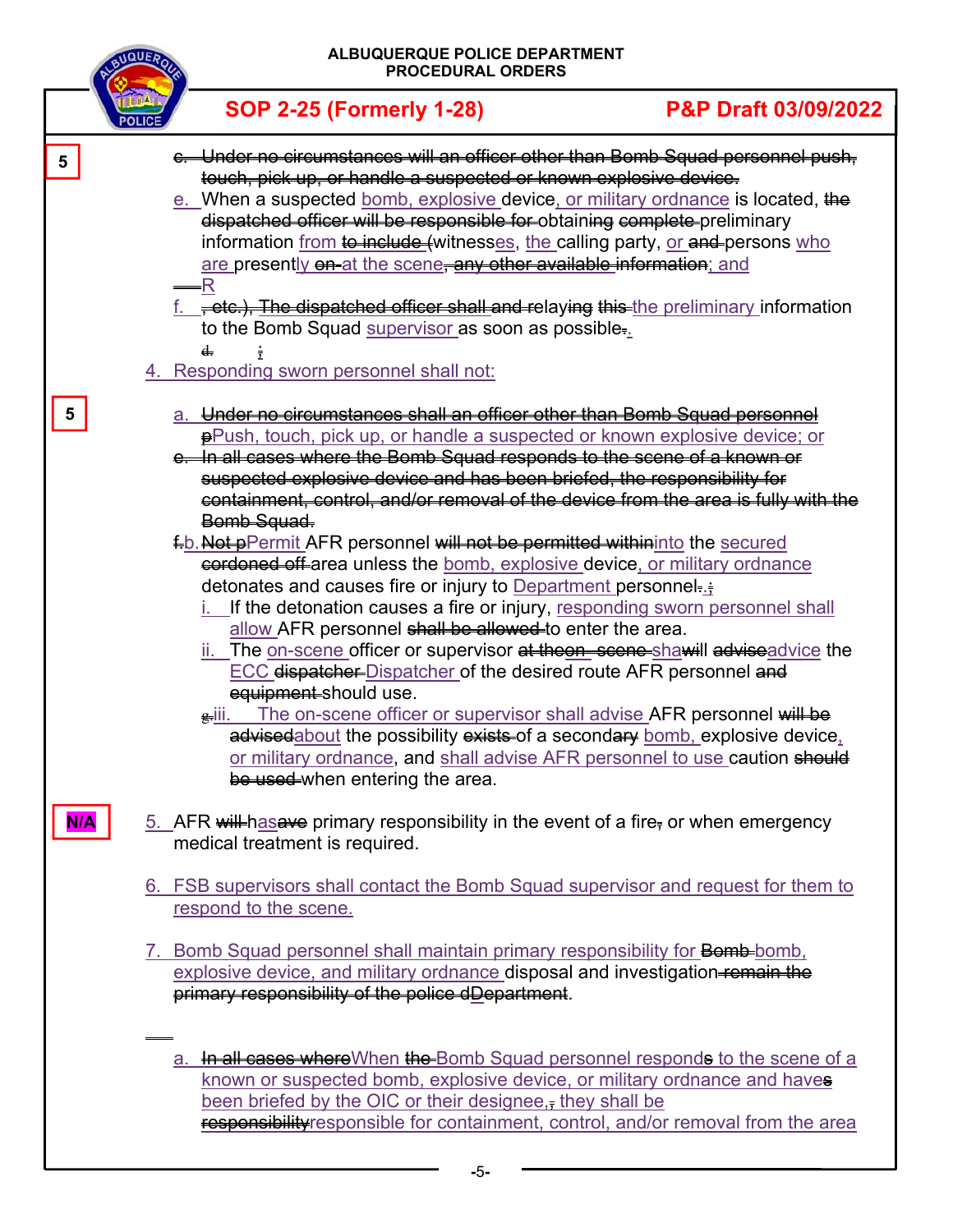|   | <b>TIQUE</b>     | ALBUQUERQUE POLICE DEPARTMENT<br><b>PROCEDURAL ORDERS</b>                                                                                                                                                                                                                                                                                                                                                                                                                                                                                                                                                                                                                                                                                                                                                                                                                                                                                                                                                    |                                 |  |
|---|------------------|--------------------------------------------------------------------------------------------------------------------------------------------------------------------------------------------------------------------------------------------------------------------------------------------------------------------------------------------------------------------------------------------------------------------------------------------------------------------------------------------------------------------------------------------------------------------------------------------------------------------------------------------------------------------------------------------------------------------------------------------------------------------------------------------------------------------------------------------------------------------------------------------------------------------------------------------------------------------------------------------------------------|---------------------------------|--|
|   |                  | <b>SOP 2-25 (Formerly 1-28)</b>                                                                                                                                                                                                                                                                                                                                                                                                                                                                                                                                                                                                                                                                                                                                                                                                                                                                                                                                                                              | <b>P&amp;P Draft 03/09/2022</b> |  |
|   |                  | of the bomb, explosive device, or military ordnance from the area is fully with<br>the Bomb Squad:                                                                                                                                                                                                                                                                                                                                                                                                                                                                                                                                                                                                                                                                                                                                                                                                                                                                                                           |                                 |  |
|   |                  | <b>FSB supervisors shall The Field Supervisor shall take appropriate action for call-</b><br>out of thecontact the Bomb Squad supervisor and request them to respond.<br>h.                                                                                                                                                                                                                                                                                                                                                                                                                                                                                                                                                                                                                                                                                                                                                                                                                                  |                                 |  |
|   | $5C$ .           | Exploded When a bBombs lexplosive device has exploded:                                                                                                                                                                                                                                                                                                                                                                                                                                                                                                                                                                                                                                                                                                                                                                                                                                                                                                                                                       |                                 |  |
|   | <del>a.</del> 1. | The ECC Dispatcher willshall:                                                                                                                                                                                                                                                                                                                                                                                                                                                                                                                                                                                                                                                                                                                                                                                                                                                                                                                                                                                |                                 |  |
| 6 | G.D.             | a. Dispatch a field unit FSB sworn personnel to the location.<br>b. An aAttempt will be made to keep the reporting party on the phone while<br>efficers-sworn personnel are responding-;<br>i-c. Dispatched units will be cConstantly updated responding personnel with any on<br>incoming information-;<br>Notify the $\frac{f_{\text{field}}}{f_{\text{S}}}\frac{f_{\text{S}}}{g_{\text{S}}}$ supervisor of the call and situation.<br><del>ii.</del> d.<br>iii⊹e.<br>Attempt to obtain as much information as possible from the reporting<br>party concerning the location of the explosion, injuries, and/or fire=;<br>Notify ambulance and AFR personnel of the need for theira response.<br>i¥f.<br>and<br>Notify the Bomb Squad supervisor.<br>$\vee$ g.<br><b>b.</b> Dispatched Officer(s) sworn personnel shawill =<br>$\frac{1}{2}$ . Eestablish a securedity perimeter in the immediate area surrounding the explosion.<br>Delivered Explosives/Ordnance Delivery of Bombs to Department Facility |                                 |  |
|   |                  | 1. When a community member delivers a bomb, a explosive device, or military<br>ordnance is delivered to a police Department facility, Department personnel<br>shawill:                                                                                                                                                                                                                                                                                                                                                                                                                                                                                                                                                                                                                                                                                                                                                                                                                                       |                                 |  |
|   |                  | a. Attempt to detain the person who delivered the item.<br>b. Notify the an Field SFSB supervisor of the situation and location of the bomb,<br>explosive device, or military ordnance-;<br>c. Refrain from Not-touching or movinge the bomb, explosive device, or military<br>ordnance; and<br>d. Wait to be instructed by the Await instructions from the responding Field SFSB<br>supervisor concerning what actions need to be taken.                                                                                                                                                                                                                                                                                                                                                                                                                                                                                                                                                                    |                                 |  |
|   |                  | E. Bomb Squad Call-Out Criteria for the Bomb Squad                                                                                                                                                                                                                                                                                                                                                                                                                                                                                                                                                                                                                                                                                                                                                                                                                                                                                                                                                           |                                 |  |
|   |                  | 1. The Bomb Squad personnel shall respond when:                                                                                                                                                                                                                                                                                                                                                                                                                                                                                                                                                                                                                                                                                                                                                                                                                                                                                                                                                              |                                 |  |
|   |                  | a. A suspected or actual bomb, explosive device, or military ordnance has been<br>located or when assistance is needed in conducting a search withwhen there is                                                                                                                                                                                                                                                                                                                                                                                                                                                                                                                                                                                                                                                                                                                                                                                                                                              |                                 |  |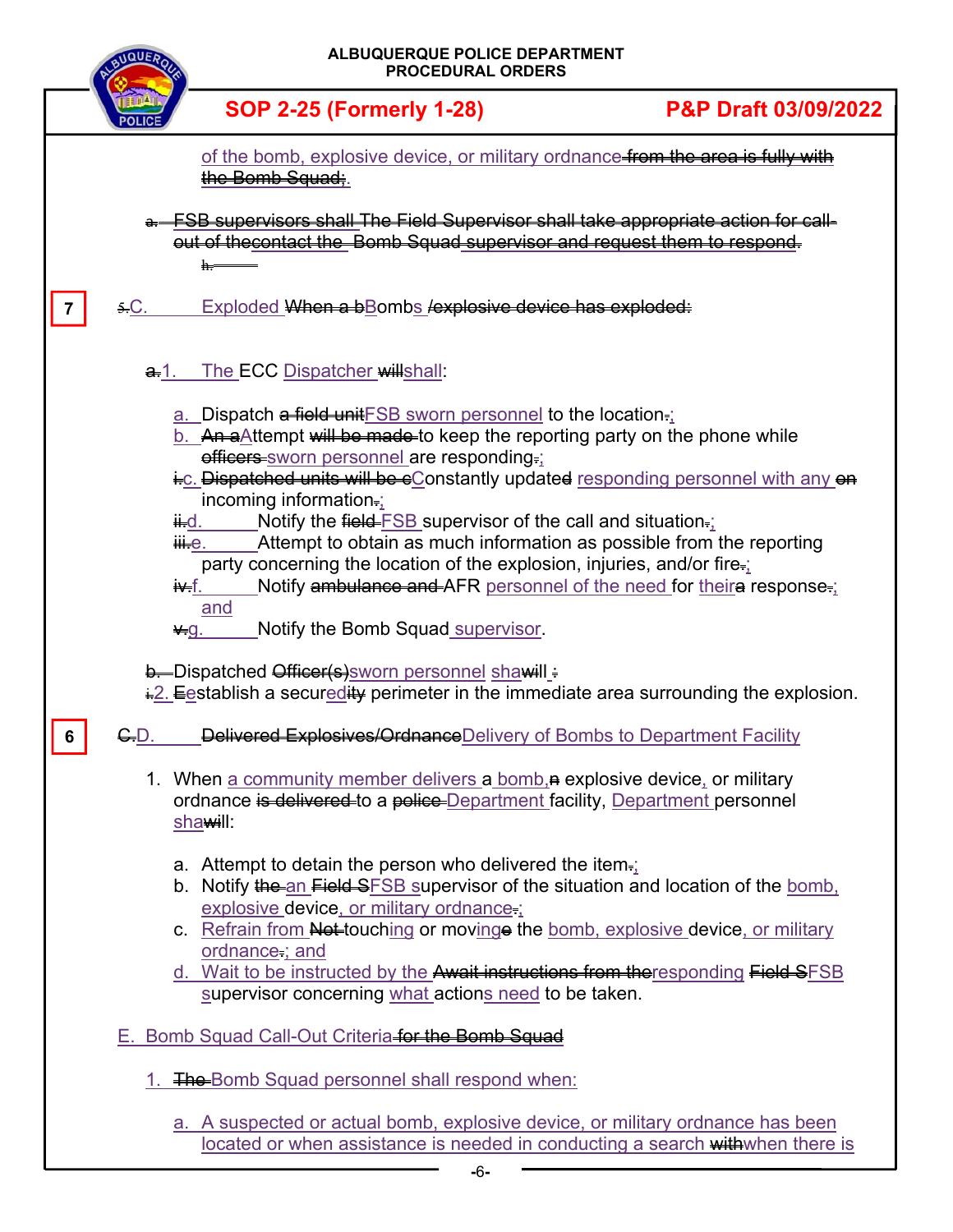| <b>ALBUQUERQUE POLICE DEPARTMENT</b><br><b>PROCEDURAL ORDERS</b> |                                                                                                                                                                                                                                                                                                                                                                                                                                                                                                                                                                                                                                                                                                                                                                                                                                                                                                                                                                                                                                                                                                                                                                                                                                                                                                                      |                                                                                      |                                                                                                                      |                                                                                     |
|------------------------------------------------------------------|----------------------------------------------------------------------------------------------------------------------------------------------------------------------------------------------------------------------------------------------------------------------------------------------------------------------------------------------------------------------------------------------------------------------------------------------------------------------------------------------------------------------------------------------------------------------------------------------------------------------------------------------------------------------------------------------------------------------------------------------------------------------------------------------------------------------------------------------------------------------------------------------------------------------------------------------------------------------------------------------------------------------------------------------------------------------------------------------------------------------------------------------------------------------------------------------------------------------------------------------------------------------------------------------------------------------|--------------------------------------------------------------------------------------|----------------------------------------------------------------------------------------------------------------------|-------------------------------------------------------------------------------------|
|                                                                  |                                                                                                                                                                                                                                                                                                                                                                                                                                                                                                                                                                                                                                                                                                                                                                                                                                                                                                                                                                                                                                                                                                                                                                                                                                                                                                                      |                                                                                      | <b>SOP 2-25 (Formerly 1-28)</b>                                                                                      | <b>P&amp;P Draft 03/09/2022</b>                                                     |
| $6 \overline{6}$                                                 | a high probability thatef a bomb, explosive device, or military ordnance<br>existing exists;<br>b. A bomb, nexplosive device, or military ordnance has detenationdetonated (post<br><del>blast)</del> ;<br>c. A bomb, Eexplosive device, or military ordnance sare is found or havehas been<br>reported to the Department, such as an amnesty call;<br><b>Military ordnance are found:</b><br>d. Requested to respond outside the jurisdiction as Out-of-town requests are<br>approved by the Bomb Squad Commander; and<br>e. Actual or suspected booby traps, to includinge improvised firearms, have been<br>located or are believed to exist.<br>d.<br><b>Call-Out Criteria for the Bomb Squad</b><br>The Bomb Squad will respond:<br>When a suspected or actual explosive device has been located or when assistance is<br>needed in conducting a search with a high probability of a device existing.<br>When detonation of an explosive device has occurred (post blast).<br>When explosives have been found or are reported to the Department as an amnesty<br>$ear$<br>When military ordnance has been found.<br>When out-of-town requests are approved by the Bomb Squad Commander.<br>When actual or suspected booby traps (to include improvised firearms) have been<br>located or are believed to exist. |                                                                                      |                                                                                                                      |                                                                                     |
|                                                                  | ₿.                                                                                                                                                                                                                                                                                                                                                                                                                                                                                                                                                                                                                                                                                                                                                                                                                                                                                                                                                                                                                                                                                                                                                                                                                                                                                                                   | <b>Procedures</b><br><del>Search</del>                                               |                                                                                                                      |                                                                                     |
|                                                                  |                                                                                                                                                                                                                                                                                                                                                                                                                                                                                                                                                                                                                                                                                                                                                                                                                                                                                                                                                                                                                                                                                                                                                                                                                                                                                                                      | A. Responding sworn personnel shall:                                                 |                                                                                                                      |                                                                                     |
|                                                                  |                                                                                                                                                                                                                                                                                                                                                                                                                                                                                                                                                                                                                                                                                                                                                                                                                                                                                                                                                                                                                                                                                                                                                                                                                                                                                                                      |                                                                                      | device, or military ordnance is initiated<br>= The areas to be searched and the extent of the search will depend on: | <u>-dDevelop Aa</u> plan should be developed-before a search for a bomb, lexplosive |
|                                                                  |                                                                                                                                                                                                                                                                                                                                                                                                                                                                                                                                                                                                                                                                                                                                                                                                                                                                                                                                                                                                                                                                                                                                                                                                                                                                                                                      | a. The type of establishment= $\frac{1}{2}$<br>c. The accessibility of the building. | b. The known motivation of the bomber-; and                                                                          | 2. Responding sworn personnel shall wWhen possible, obtain Aa floor plan should be  |
|                                                                  | obtained and assign search areas assigned:                                                                                                                                                                                                                                                                                                                                                                                                                                                                                                                                                                                                                                                                                                                                                                                                                                                                                                                                                                                                                                                                                                                                                                                                                                                                           |                                                                                      |                                                                                                                      |                                                                                     |